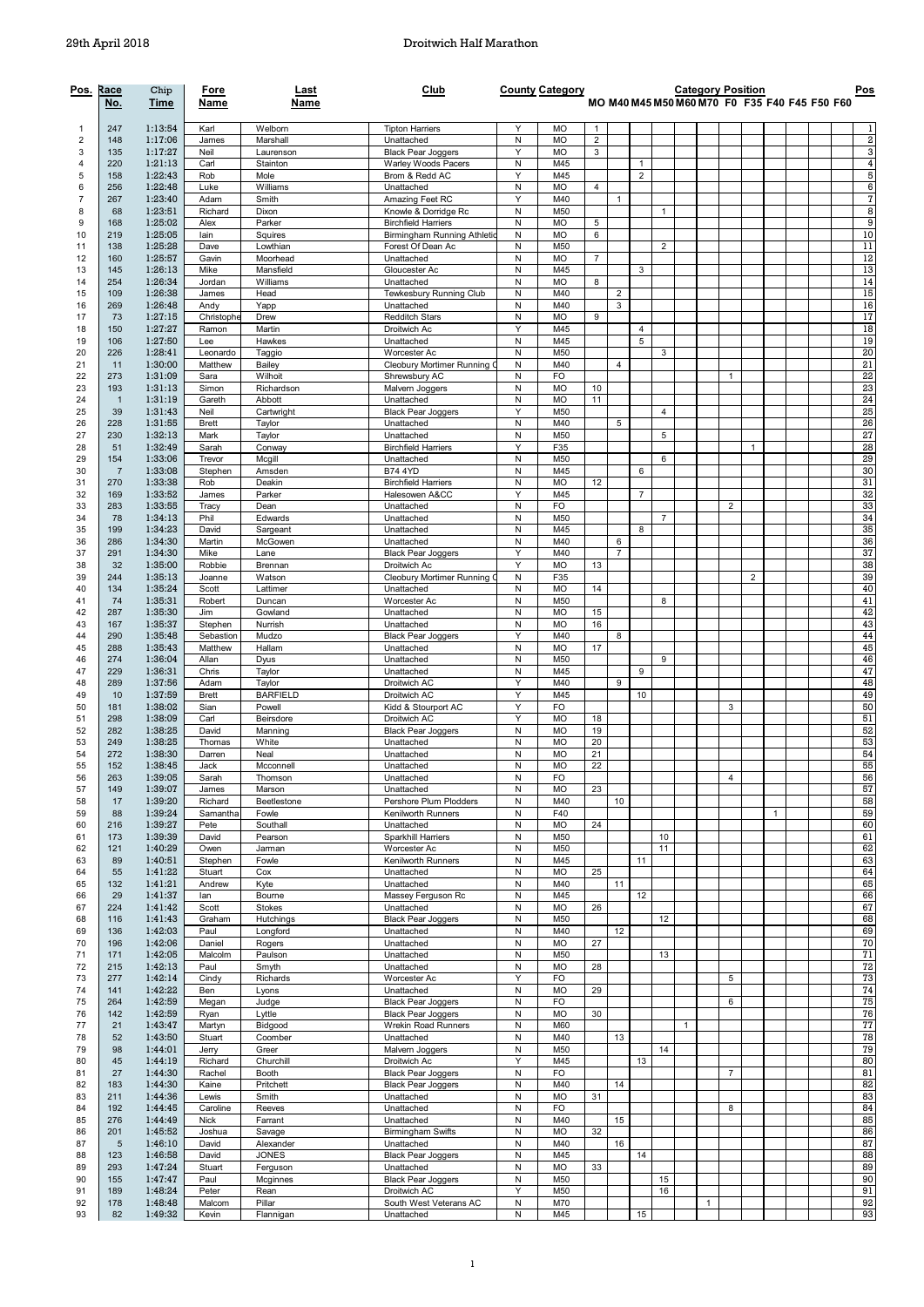## 29th April 2018 Droitwich Half Marathon

| Pos. | Race           | Chip    | Fore      | Last                   | Club                        |           | <b>County Category</b> |    |    |    |    | <b>Category Position</b>                      |    |                |                |                |                | <u>Pos</u> |
|------|----------------|---------|-----------|------------------------|-----------------------------|-----------|------------------------|----|----|----|----|-----------------------------------------------|----|----------------|----------------|----------------|----------------|------------|
|      | No.            | Time    | Name      | Name                   |                             |           |                        |    |    |    |    | MO M40 M45 M50 M60 M70 F0 F35 F40 F45 F50 F60 |    |                |                |                |                |            |
| 94   | 28             | 1:49:20 | Hannah    | <b>Botfield</b>        | Unattached                  | N         | FO                     |    |    |    |    |                                               | 9  |                |                |                |                | 94         |
| 95   | 257            | 1:49:30 | Martin    | Willmott               | Kidd & Stourport AC         | Y         | M60                    |    |    |    |    | 2                                             |    |                |                |                |                | 95         |
| 96   | 144            | 1:49:49 | Kareen    | Mann                   | Malvern Joggers             | N         | F50                    |    |    |    |    |                                               |    |                |                |                | $\mathbf{1}$   | 96         |
| 97   | 19             | 1:49:50 | Mark      | Bennett                | Unattached                  | N         | M50                    |    |    |    | 17 |                                               |    |                |                |                |                | 97         |
| 98   | 108            | 1:49:52 | James     | Hayden                 | Unattached                  | N         | <b>MO</b>              | 34 |    |    |    |                                               |    |                |                |                |                | 98         |
| 99   | 8              | 1:49:53 | Graeme    | Anderson               | Unattached                  | ${\sf N}$ | M40                    |    | 17 |    |    |                                               |    |                |                |                |                | 99         |
| 100  | 265            | 1:49:59 | Becki     | Timmings               | Redditch Stars              | N         | FO                     |    |    |    |    |                                               | 10 |                |                |                |                | 100        |
| 101  | 119            | 1:49:59 | Daren     | Jackson                | Unattached                  | N         | M45                    |    |    | 16 |    |                                               |    |                |                |                |                | 101        |
| 102  | 46             | 1:50:00 | Tony      | Colclough              | <b>Black Pear Joggers</b>   | N         | M40                    |    | 18 |    |    |                                               |    |                |                |                |                | 102        |
| 103  | 71             | 1:50:03 | Stewart   | Doughty                | Unattached                  | N         | MO                     | 35 |    |    |    |                                               |    |                |                |                |                | 103        |
| 104  | 197            | 1:50:05 | Amanda    | Ross                   | Unattached                  | N         | FO                     |    |    |    |    |                                               | 11 |                |                |                |                | 104        |
| 105  | 243            | 1:50:15 | Phil      | Walton                 | Warrington Running Club     | N         | M45                    |    |    | 17 |    |                                               |    |                |                |                |                | 105        |
| 106  | 195            | 1:50:36 | Laura     | Roberts                | Unattached                  | N         | F35                    |    |    |    |    |                                               |    | 3              |                |                |                | 106        |
| 107  | 233            | 1:50:36 | Paul      | Tennant                | Unattached                  | N         | <b>MO</b>              | 36 |    |    |    |                                               |    |                |                |                |                | 107        |
| 108  | 61             | 1:50:40 | lan       | Danby                  | Worcester Ac                | ${\sf N}$ | M50                    |    |    |    | 18 |                                               |    |                |                |                |                | 108        |
|      |                |         |           |                        |                             | N         | M45                    |    |    | 18 |    |                                               |    |                |                |                |                | 109        |
| 109  | 235            | 1:50:40 | Paul      | Tivey                  | Unattached                  |           |                        |    |    |    |    |                                               |    |                |                |                |                |            |
| 110  | 3              | 1:50:49 | Gina      | Addis                  | <b>Black Pear Joggers</b>   | N         | F35                    |    |    |    |    |                                               |    | $\overline{4}$ |                |                |                | 110        |
| 111  | 214            | 1:50:49 | Andrew    | Smith Hughes           | Unattached                  | N         | <b>MO</b>              | 37 |    |    |    |                                               |    |                |                |                |                | 111        |
| 112  | 97             | 1:51:22 | Nigel     | Green                  | Unattached                  | N         | M45                    |    |    | 19 |    |                                               |    |                |                |                |                | 112        |
| 113  | 120            | 1:51:23 | Richard   | James                  | Unattached                  | N         | <b>MO</b>              | 38 |    |    |    |                                               |    |                |                |                |                | 113        |
| 114  | 165            | 1:51:23 | Robert    | Nines                  | Redditch Stars              | ${\sf N}$ | <b>MO</b>              | 39 |    |    |    |                                               |    |                |                |                |                | 114        |
| 115  | 252            | 1:51:22 | Phil      | Wilkinson              | Unattached                  | N         | M50                    |    |    |    | 19 |                                               |    |                |                |                |                | 115        |
| 116  | 275            | 1:51:35 | lan       | Steele                 | Cleobury Mortimer Running   | N         | M40                    |    | 19 |    |    |                                               |    |                |                |                |                | 116        |
| 117  | 153            | 1:51:41 | Kevin     | Mcdowell               | Droitwich Ac                | Υ         | M50                    |    |    |    | 20 |                                               |    |                |                |                |                | 117        |
| 118  | 260            | 1:51:44 | Martyn    | Wright                 | Unattached                  | N         | M45                    |    |    | 20 |    |                                               |    |                |                |                |                | 118        |
| 119  | 194            | 1:51:56 | James     | Rigby                  | Unattached                  | N         | M40                    |    | 20 |    |    |                                               |    |                |                |                |                | 119        |
| 120  | 237            | 1:52:11 | Andy      | Vasey                  | Unattached                  | N         | M40                    |    | 21 |    |    |                                               |    |                |                |                |                | 120        |
| 121  | 210            | 1:52:28 | Alan      | Smith                  | Unattached                  | N         | M45                    |    |    | 21 |    |                                               |    |                |                |                |                | 121        |
| 122  | 238            | 1:52:32 | Jim       | Vince                  | Hart Road Runners           | N         | M50                    |    |    |    | 21 |                                               |    |                |                |                |                | 122        |
| 123  | 86             | 1:52:33 | Andrea    | Ford                   | Cleobury Mortimer Running   | N         | F40                    |    |    |    |    |                                               |    |                | $\overline{2}$ |                |                | 123        |
| 124  | 292            | 1:52:38 | Ewelina   | Svolinowska            | <b>Black Pear Joggers</b>   | Y         | <b>FO</b>              |    |    |    |    |                                               | 12 |                |                |                |                | 124        |
| 125  | 175            | 1:52:41 | Jo        | Percival               | Unattached                  | N         | F35                    |    |    |    |    |                                               |    | 5              |                |                |                | 125        |
| 126  | 105            | 1:52:47 | Daniel    | Harvey                 | <b>Bournville Harriers</b>  | N         | M45                    |    |    | 22 |    |                                               |    |                |                |                |                | 126        |
| 127  | 297            | 1:52:45 | Daniel    | Bate                   | Cleobury Mortimer Running   | Y         | <b>MO</b>              | 40 |    |    |    |                                               |    |                |                |                |                | 127        |
| 128  | 182            | 1:52:49 | Carl      | Price                  | Unattached                  | N         | M45                    |    |    | 23 |    |                                               |    |                |                |                |                | 128        |
| 129  | 102            | 1:53:07 | Mark      | Harris                 | Unattached                  | ${\sf N}$ | M50                    |    |    |    | 22 |                                               |    |                |                |                |                | 129        |
| 130  | 185            | 1:53:41 | Simon     | Quill                  | Unattached                  | N         | <b>MO</b>              | 41 |    |    |    |                                               |    |                |                |                |                | 130        |
| 131  | 95             | 1:53:49 | Simon     | Gardner                | Pershore Plum Plodders      | N         | M50                    |    |    |    | 23 |                                               |    |                |                |                |                | 131        |
| 132  | 30             | 1:54:13 | Gail      | Braznell               | <b>Black Pear Joggers</b>   | N         | F45                    |    |    |    |    |                                               |    |                |                | 1              |                | 132        |
| 133  | 248            | 1:54:10 | James     | Whelton                | Unattached                  | N         | <b>MO</b>              | 42 |    |    |    |                                               |    |                |                |                |                | 133        |
| 134  | 198            | 1:54:19 | Amy       | Sanderson              | Unattached                  | N         | FO                     |    |    |    |    |                                               | 13 |                |                |                |                | 134        |
| 135  | 100            | 1:54:47 | Guy       | Hallam                 | Unattached                  | N         | M50                    |    |    |    | 24 |                                               |    |                |                |                |                | 135        |
| 136  | 213            | 1:54:47 | Naomi     | Smith                  | Unattached                  | N         | F45                    |    |    |    |    |                                               |    |                |                | $\overline{2}$ |                | 136        |
| 137  | 110            | 1:55:15 | Stephen   | Hewson                 | Unattached                  | N         | M45                    |    |    | 24 |    |                                               |    |                |                |                |                | 137        |
| 138  | 200            | 1:55:29 | Tony      | Saunders               | Ledbury & District Harriers | N         | M50                    |    |    |    | 25 |                                               |    |                |                |                |                | 138        |
| 139  | 60             | 1:55:47 | Andrew    | Dainty                 | Unattached                  | N         | M45                    |    |    | 25 |    |                                               |    |                |                |                |                | 139        |
| 140  | 166            | 1:55:48 | Kathryn   | North                  | Unattached                  | N         | F35                    |    |    |    |    |                                               |    | 6              |                |                |                | 140        |
| 141  | 64             | 1:55:52 | David     | Davey                  | <b>Almost Athletes</b>      | N         | M45                    |    |    | 26 |    |                                               |    |                |                |                |                | 141        |
| 142  | 279            | 1:56:14 | Andrew    | Foden                  | Droitwich AC                | Y         | M50                    |    |    |    | 26 |                                               |    |                |                |                |                | 142        |
| 143  | 91             | 1:56:37 | Andrew    | Gallagher              | Malvern Joggers             | Ν         | M50                    |    |    |    | 27 |                                               |    |                |                |                |                | 143        |
| 144  | 85             | 1:56:43 | Adrian    | Ford                   | Unattached                  | N         | M45                    |    |    | 27 |    |                                               |    |                |                |                |                | 144        |
| 145  | 56             | 1:57:01 | Kimberley | Crawford               | Droitwich Ac                | Υ         | F40                    |    |    |    |    |                                               |    |                | 3              |                |                | 145        |
| 146  | 6              | 1:57:08 | Imran     | Ali                    | Sphinx Ac                   | N         | M40                    |    | 22 |    |    |                                               |    |                |                |                |                | 146        |
| 147  | 81             | 1:57:16 | Nathaniel | Flanigan               | Unattached                  | N         | <b>MO</b>              | 43 |    |    |    |                                               |    |                |                |                |                | 147        |
| 148  | 16             | 1:57:25 | Glenn     | Barker                 | <b>Black Pear Joggers</b>   | N         | M60                    |    |    |    |    | 3                                             |    |                |                |                |                | 148        |
| 149  | 295            | 1:57:31 | Kevin     | Garness                | <b>Black Pear Joggers</b>   | Υ         | <b>MO</b>              | 44 |    |    |    |                                               |    |                |                |                |                | 149        |
| 150  | 239            | 1:57:25 | Nicholas  | Walker                 | Unattached                  | N         | M45                    |    |    | 28 |    |                                               |    |                |                |                |                | 150        |
| 151  | 285            | 1:57:26 | Matthew   | Smith                  | Unattached                  | N         | M40                    |    | 23 |    |    |                                               |    |                |                |                |                | 151        |
| 152  | 209            | 1:57:52 | Alex      | Slater                 | Unattached                  | N         | MO                     | 45 |    |    |    |                                               |    |                |                |                |                | 152        |
| 153  | 278            | 1:57:55 | Julie     | Caseley                | Malvern Joggers             | Υ         | F50                    |    |    |    |    |                                               |    |                |                |                | $\overline{2}$ | 153        |
| 154  | 191            | 1:58:07 | Jane      | Redmond                | Unattached                  | N         | FO                     |    |    |    |    |                                               | 14 |                |                |                |                | 154        |
| 155  | 281            | 1:58:22 | Matthew   | Foden                  | <b>BRAT</b>                 | Υ         | <b>MO</b>              | 46 |    |    |    |                                               |    |                |                |                |                | 155        |
| 156  | 159            | 1:58:18 | Darren    | Moore                  | Unattached                  | N         | MO                     | 47 |    |    |    |                                               |    |                |                |                |                | 156        |
| 157  | 84             | 1:58:23 | Alex      | Footman                | Unattached                  | N         | MO                     | 48 |    |    |    |                                               |    |                |                |                |                | 157        |
| 158  | 161            | 1:58:39 | Richard   | Morris                 | Unattached                  | N         | M40                    |    | 24 |    |    |                                               |    |                |                |                |                | 158        |
| 159  | 53             | 1:58:45 | Jason     | Cortis                 | Unattached                  | N         | MO                     | 49 |    |    |    |                                               |    |                |                |                |                | 159        |
| 160  | 164            | 1:59:12 | Kristina  | Newton                 | Cobra Running & Triathlon C | N         | F60                    |    |    |    |    |                                               |    |                |                |                |                | 160        |
| 161  | 49             | 1:59:14 | Jo        | Colley                 | Droitwich Ac                | Y         | F40                    |    |    |    |    |                                               |    |                | 4              |                |                | 161        |
| 162  | 36             | 1:59:26 | David     | Capewell               | Worcester Ac                | Υ         | M50                    |    |    |    | 28 |                                               |    |                |                |                |                | 162        |
| 163  | 37             | 1:59:31 | Philip    | Capewell               | Worcester Ac                | Υ         | <b>MO</b>              | 50 |    |    |    |                                               |    |                |                |                |                | 163        |
| 164  | 92             | 1:59:32 | Lucy      | Gallagher              | Malvern Joggers             | N         | F50                    |    |    |    |    |                                               |    |                |                |                | 3              | 164        |
| 165  | 212            | 1:59:56 | Mark      | Smith                  | Unattached                  | N         | <b>MO</b>              | 51 |    |    |    |                                               |    |                |                |                |                | 165        |
| 166  | 122            | 2:00:00 | Andrew    | Jones                  | Droitwich Ac                | Y         | M50                    |    |    |    | 29 |                                               |    |                |                |                |                | 166        |
| 167  | 35             | 2:00:21 | Cathy     | <b>Burke</b>           | Unattached                  | N         | FO                     |    |    |    |    |                                               | 15 |                |                |                |                | 167        |
| 168  | 93             | 2:00:36 | Fran      | Garcia                 | Unattached                  | N         | M40                    |    | 25 |    |    |                                               |    |                |                |                |                | 168        |
| 169  | 284            | 2:00:55 | Eveline   | Skalska                | Unattached                  | Ν         | FO                     |    |    |    |    |                                               | 16 |                |                |                |                | 169        |
| 170  | 34             | 2:00:51 | Kim       | <b>Brookes</b>         | Unattached                  | N         | F45                    |    |    |    |    |                                               |    |                |                | 3              |                | 170        |
| 171  | 204            | 2:01:01 | Philip    | Sheldon                | <b>Black Pear Joggers</b>   | N         | M50                    |    |    |    | 30 |                                               |    |                |                |                |                | 171        |
| 172  | 246            | 2:01:00 | Jack      | Webster                | Unattached                  | N         | MO                     | 52 |    |    |    |                                               |    |                |                |                |                | 172        |
| 173  | 18             | 2:01:05 | Sarah     | <b>Bellew Brampton</b> | Unattached                  | Ν         | F50                    |    |    |    |    |                                               |    |                |                |                | 4              | 173        |
| 174  | 251            | 2:01:32 | Andrew    | Wilkinson              | <b>Almost Athletes</b>      | N         | MO                     | 53 |    |    |    |                                               |    |                |                |                |                | 174        |
| 175  | 117            | 2:02:08 | Tim       | Hyman                  | <b>Black Pear Joggers</b>   | Υ         | M50                    |    |    |    | 31 |                                               |    |                |                |                |                | 175        |
| 176  | 207            | 2:01:59 | Jennifer  | Shukla                 | Unattached                  | N         | F40                    |    |    |    |    |                                               |    |                | 5              |                |                | 176        |
| 177  | 69             | 2:02:13 | Sam       | Dolan                  | Unattached                  | N         | F40                    |    |    |    |    |                                               |    |                | 6              |                |                | 177        |
| 178  | $\overline{4}$ | 2:02:14 | Charlotte | Akers                  | Unattached                  | N         | F50                    |    |    |    |    |                                               |    |                |                |                | 5              | 178        |
| 179  | 57             | 2:02:14 | Caroline  | Cresswell              | Unattached                  | N         | F50                    |    |    |    |    |                                               |    |                |                |                | 6              | 179        |
| 180  | 202            | 2:02:14 | Karen     | Shakespeare            | Unattached                  | N         | F35                    |    |    |    |    |                                               |    | $\overline{7}$ |                |                |                | 180        |
| 181  | 54             | 2:02:18 | Stephanie | Courts                 | <b>Black Pear Joggers</b>   | N         | F50                    |    |    |    |    |                                               |    |                |                |                | $\overline{7}$ | 181        |
| 182  | 77             | 2:02:56 | Mark      | Eavers                 | <b>Almost Athletes</b>      | N         | M50                    |    |    |    | 32 |                                               |    |                |                |                |                | 182        |
| 183  | 103            | 2:03:41 | Zoe       | Harris                 | Droitwich Ac                | Y         | FO                     |    |    |    |    |                                               | 17 |                |                |                |                | 183        |
| 184  | 42             | 2:04:01 | Sian      | Champken               | Wye Valley Runners          | Ν         | F45                    |    |    |    |    |                                               |    |                |                | 4              |                | 184        |
| 185  | 62             | 2:05:05 | Heather   | Daniel                 | Unattached                  | ${\sf N}$ | FO                     |    |    |    |    |                                               | 18 |                |                |                |                | 185        |
| 186  | 255            | 2:05:06 | Sarah     | Williams               | Unattached                  | N         | F35                    |    |    |    |    |                                               |    | 8              |                |                |                | 186        |
| 187  | 75             | 2:05:38 | Adam      | Dunne                  | Unattached                  | N         | MO                     | 54 |    |    |    |                                               |    |                |                |                |                | 187        |